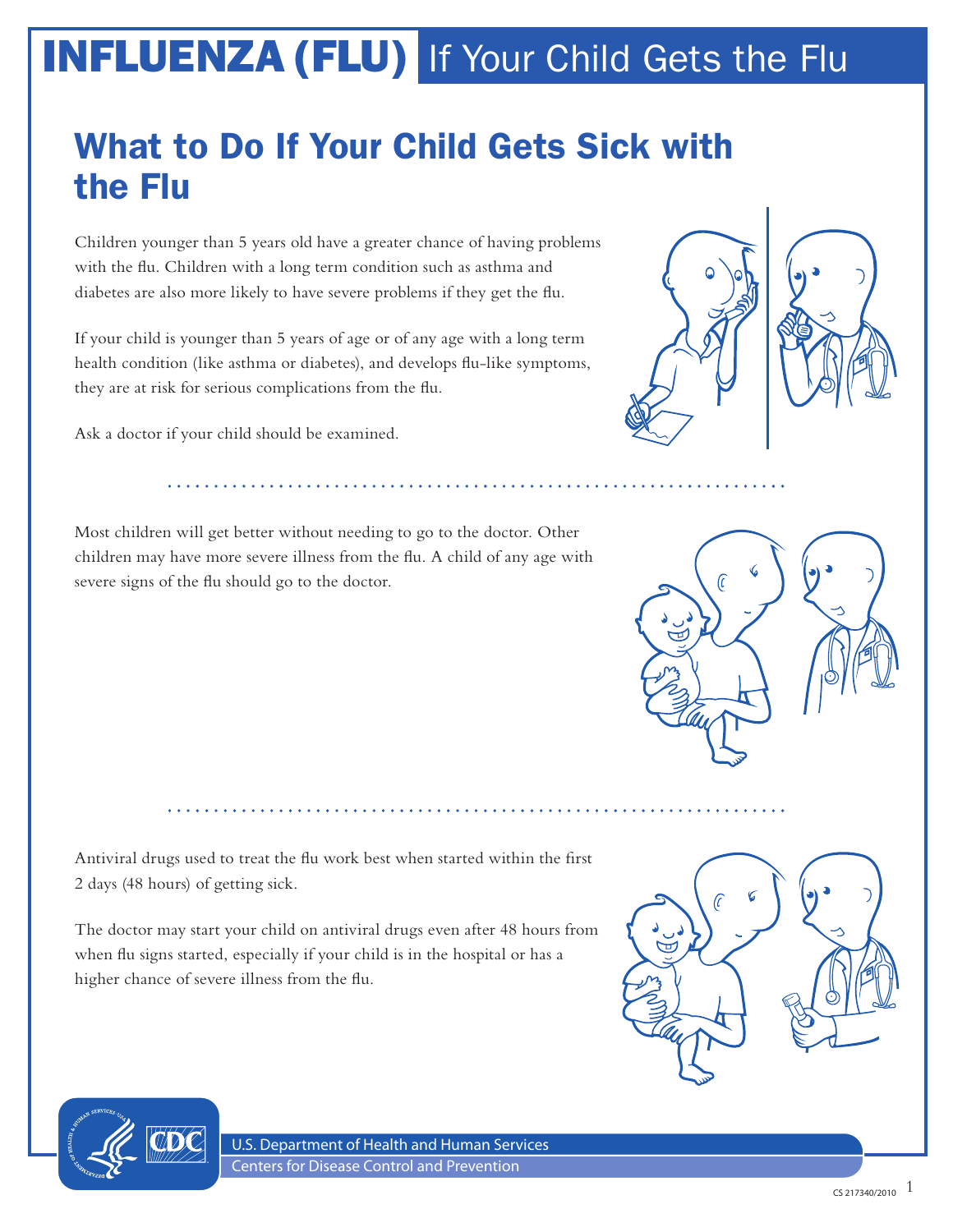A fever is a temperature greater than or equal to 100 degrees Fahrenheit (37.8 degrees Celsius). If you do not have a thermometer, feel your child's face. If your child feels warmer than normal, has a flushed appearance, is sweating, or is shivering, your child may have a fever.



If your child has a fever there are medicines that can be used to reduce the fever. Some are sold at stores (over-the-counter) and you can buy them freely. Others require a prescription from a doctor. Make sure you talk to your doctor and see what medicine your doctor recommends based on your child's age.



Some medicines sold in stores (over-the-counter) are approved for children to make them feel better. You should call your doctor to make sure these medicines are okay for your child. Note that you should never give aspirin to children who might have the flu.

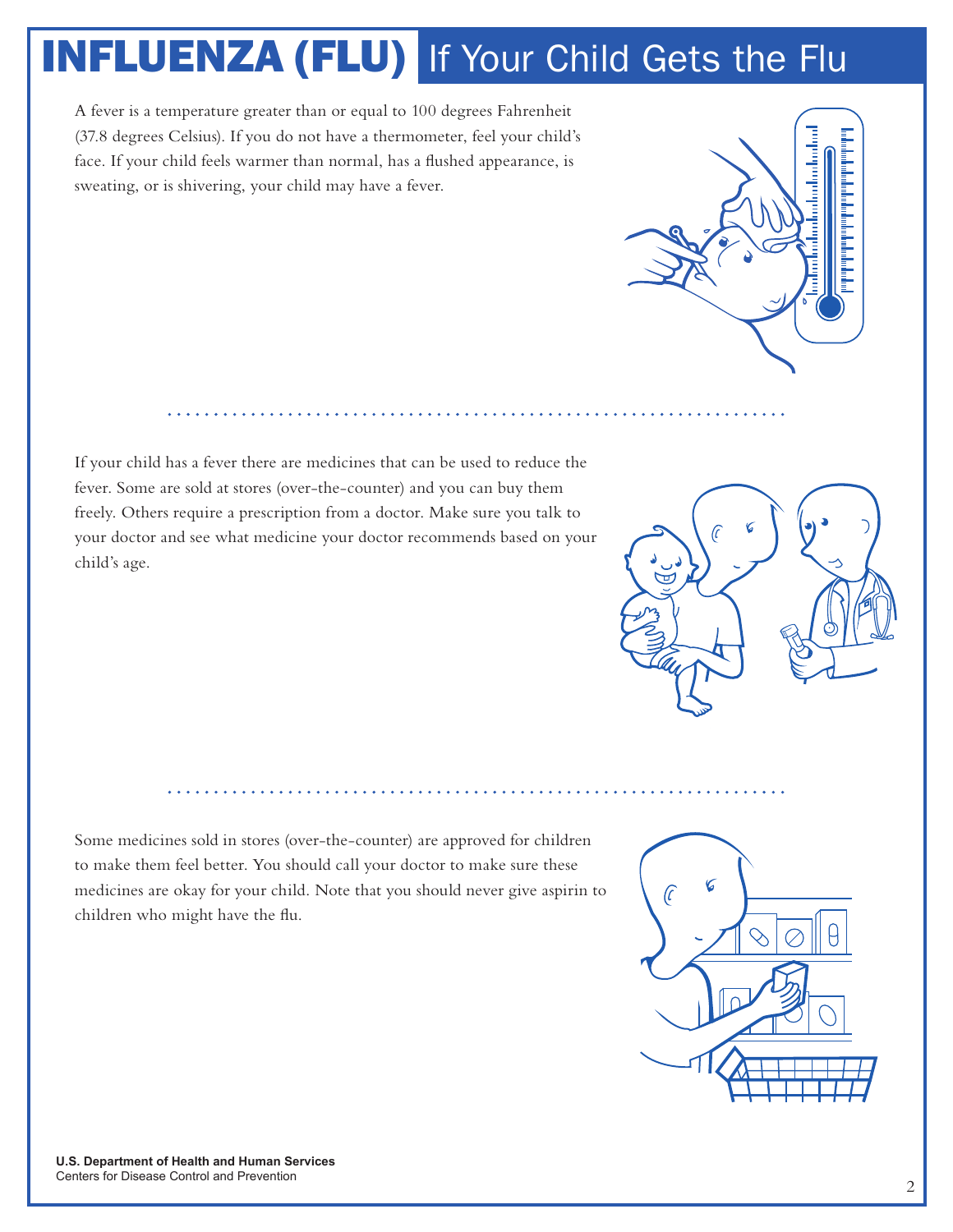To reduce the spread of the flu, keep your sick child at home until at least 24 hours after the fever is gone, except to get medical care.



Children can go back to school 24 hours after their fever is gone WITHOUT the use of medicine that lowers fever.



While your child is sick, make sure your child gets plenty of rest and drinks clear fluids (such as water, broth, sports drinks, electrolyte beverages for infants, Pedialyte®) to make sure his or her body has the fluids it needs.